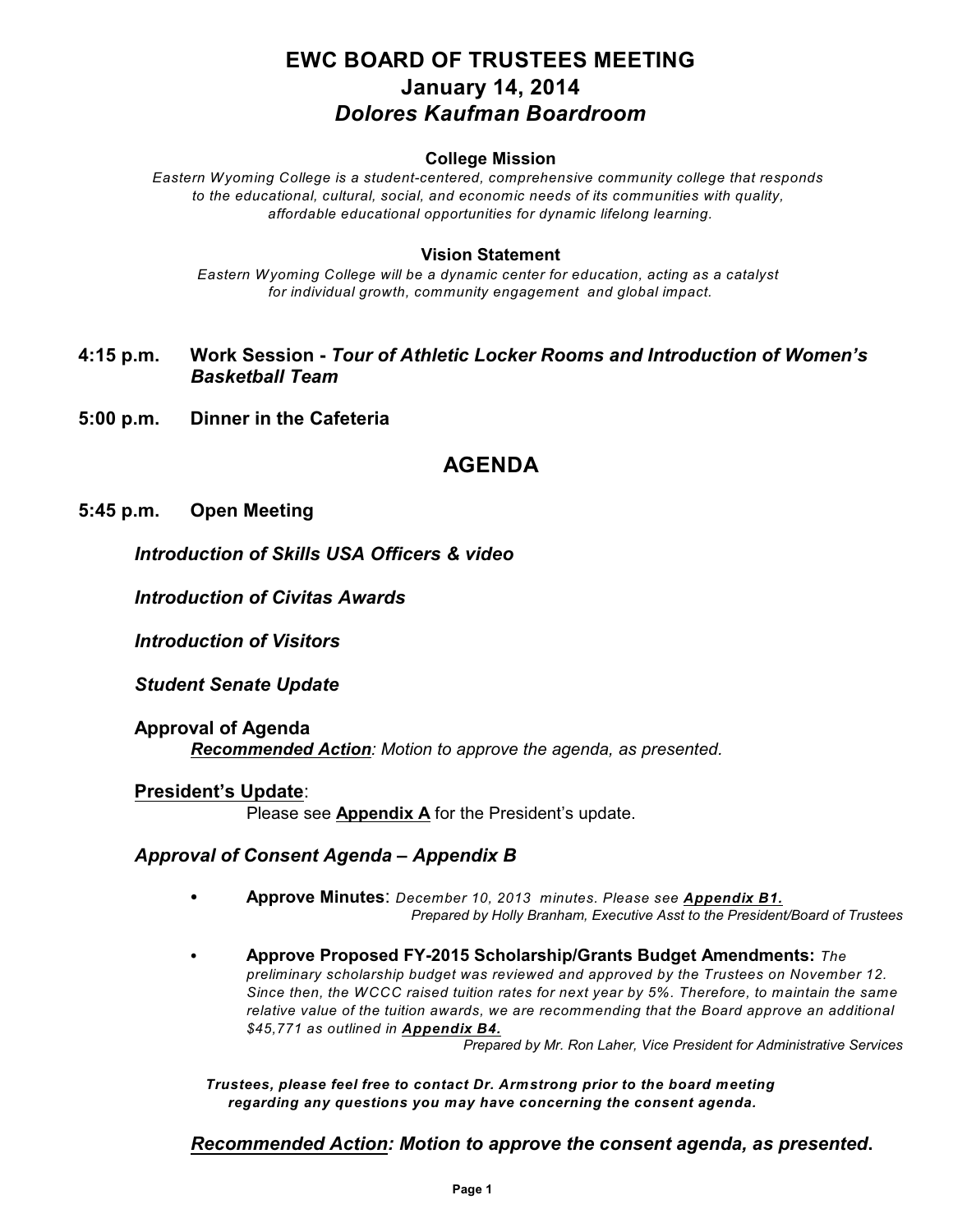# **Action Items**

# **Approve Financial Report**

Please see **Appendix C** for the written financial report and the construction projects update.

*Prepared by Mr. Ron Laher, Vice President for Administrative Services*

## *Recommended Action: Motion to approve the financial report, as presented.*

## **Approve Reappointment of Administrators**

Pursuant to EWC Administrative Rule 3.23.3, performance evaluations for college administrators at the assistant dean level and higher, excluding the college president, have been completed. All evaluations were positive with the recommendation to the Board of Trustees that administrators: Dee Ludwig, Rex Cogdill, Ron Laher, and Mike Durfee be reappointed to their respective positions for fiscal year 2015.

*Prepared by Mr. Stuart Nelson, Human Resources Director*

# *Recommended Action: Motion to approve the reappointment of Dee Ludwig, Rex Cogdill, Ron Laher, and Mike Durfee for fiscal year 2015, as presented.*

## **Approve Early Retirement Requests**

The following people meet the eligibility requirements, and have submitted letters (**Appendix D**) of intent to participate in the early retirement program, effective one month following the end of their current employment contracts: Marlise Brower, Debra Doren, Emé Escamilla, Carmie Howe, Jim Maffe, and Leland Vetter.

*Prepared by Mr. Stuart Nelson, Human Resources Director*

# *Recommended Action: Motion to approve the early retirement requests of Marlise Brower, Debra Doren, Emé Escamilla, Carmie Howe, Jim Maffe, and Leland Vetter, as presented.*

## **Approve Resignation/Retirement of Verl Petsch, Jr.**

Verl Petsch has submitted a letter indicating his intent to retire at the conclusion of his current contract ending June 30, 2014. A copy of his letter can be found in **Appendix E**. *Prepared by Mr. Stuart Nelson, Human Resources Director*

## *Recommended Action: Motion to approve the resignation and retirement of Verl Petsch, Jr., as presented*.

## **Approve Supplemental Funding Agreement**

This agreement conforms to the motion adopted by the EWC Board of Trustees on October 25, which provides \$900,000 in additional funding for the new campus building in Douglas. EWC would be responsible for repaying \$450,000, plus interest at 2.25% per annum. Further, the agreement has been reviewed by David Evans, EWC general counsel, and Jim Willox, Converse County Commission Chairman. Please see **Appendix F** for further details.

*Prepared by Mr. Ron Laher, Vice President for Administrative Services*

## *Recommended Action: Motion to approve the supplemental funding agreement, as presented.*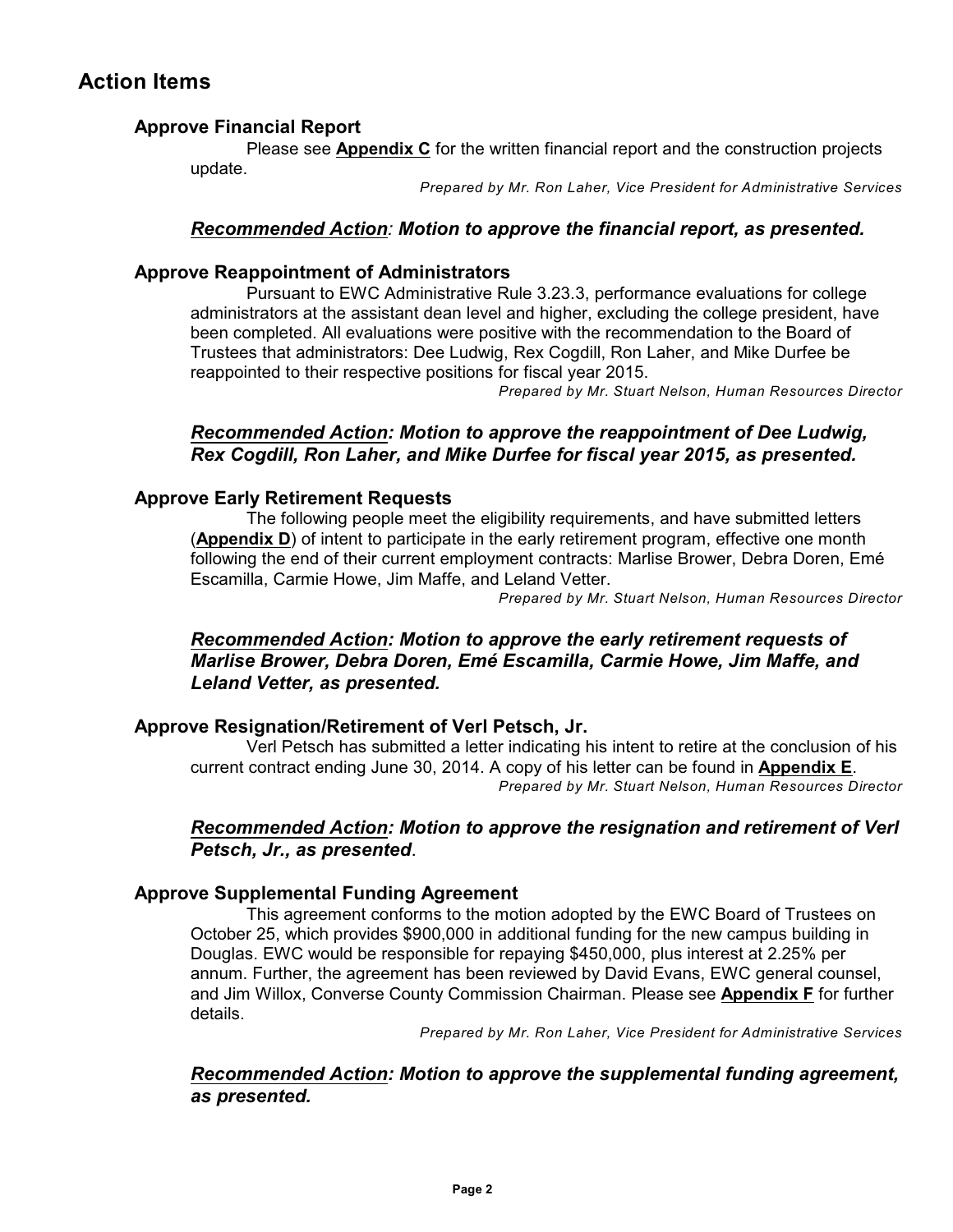## **Authorize EWC to Seek Tax Exempt Financing Proposals from Local Banks for Construction and Bond Refunding Financing**

EWC seeks to borrow a total of \$4,230,000 to expand student housing at Lancer Hall and to retire the existing 2006 revenue bonds. The desired repayment period is 20 years. The target interest rate is 3.5-4.0%. Barbara Bonds will provide the associated legal services to certify the qualified tax-exempt status of this private-placement bond issue. Valid proposals would be summarized for further Board action in February. Please see **Appendix G** for details.

*Prepared by Mr. Ron Laher, Vice President for Administrative Services*

## *Recommended Action: Motion to authorize EWC to seek tax exempt financing proposals from local banks for construction and bond refunding financing, as presented.*

# **Information Items**

#### **Student Services Update**:

Please see **Appendix H** for the Student Services update.

*Prepared by Dr. Rex Cogdill, Vice President for Student Services*

#### **College Relations Update**:

College Relations has been quite busy as we have been working with Paul to acclimate him to Eastern Wyoming College and the software that runs our website. He has jumped right in to the role perfectly and addressed many loose ends that needed attention. We are all excited about the skills he brings to our department and his willingness to assist in all areas.

In September we began recording the projects we work on in another manner so that we can review the total number. For the month of September the College Relations group was involved with and worked on over 145 different projects. In October – just over 200 different projects and November, just under 200 projects.

We worked with the Converse and Crook County staff and coordinators to create a combined schedule of credit and community education offerings for each county. Those publications were then mailed to every one in each county. We are excited about this new effort and look forward to expanding this effort in our other counties.

*Prepared by Ms. Tami Afdahl, College Relations Director*

#### **Human Resources Update**:

Human Resources has been working with the early retirement program offered by the Board of Trustees. At this time there are six applicants for the early retirement program. Planning for staffing is taking place in conjunction with the Vice Presidents committee; scenarios and college needs are being addressed. The end of year tax statements and reporting are in the process of being completed. We are promoting electronic printing of tax documents for employees. Evaluations are in full swing. Supervisors and staff are completing documents to meet the requirements of Board Policy. Evaluations need to be completed by the end of January. The Affordable Care Act is coming to reality. Human Resources is trying to stay current on legalities and requirements that can affect our employees. At this time, college employees are seeing little effect from the new law. This may change when the employer mandate takes over late in the year. HR has been putting together information pertaining to salaries and benefits for use with the legislature.

*Prepared by Mr. Stuart Nelson, Human Resources Director*

## **Institutional Development Update**:

Please see **Appendix I** for the Development update.

*Prepared by Mr. Oliver Sundby, Institutional Development Director*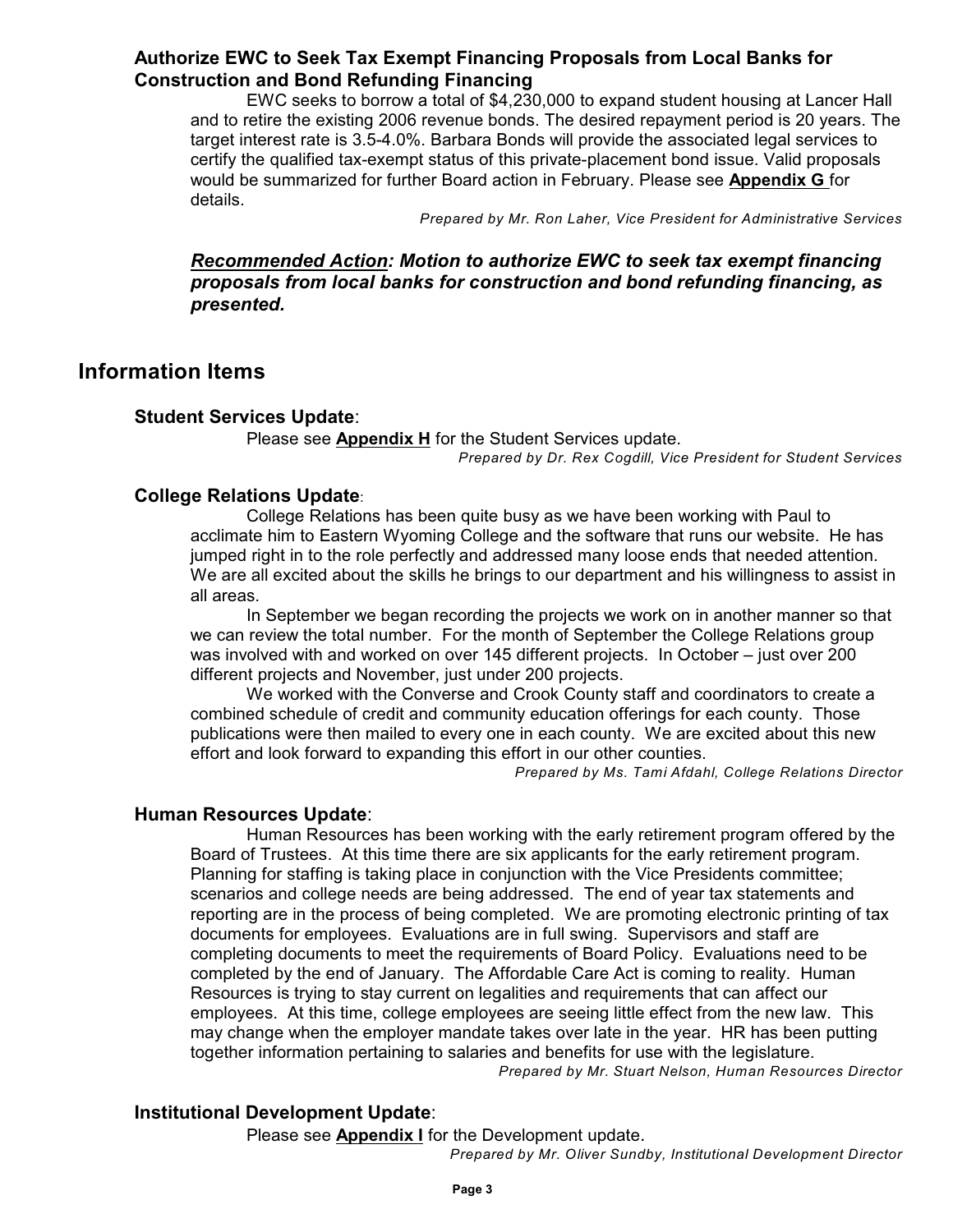#### **Learning Update**:

Please see **Appendix J** for the Learning update.

*Prepared by Dr. Dee Ludwig, Vice President for Learning*

- C **Outcomes Assessment Report**: Please see **Appendix K** for a copy of the report. *Presented by Ms. Kate Steinbock, Outcomes Assessment Coordinator and Dr. Dee Ludwig, Vice President for Learning*
- Performance Indicator Report: The Performance Indicator Report can be found in **Appendix L**.

*Prepared by Ms. Kimberly Russell, Institutional Research Director*

## **Trustee Topics**

- **• February Work Session iPad Demonstration for Trustees**
- C **Special Board Meeting**  We hope to schedule a special board meeting towards the end of January to select an architect and approve a contract for architectural services for the Lancer Hall Wings project.
- **Reminder:** WACCT Conference and Legislative Reception, February 20 Please let Holly know if you plan to attend and would like her to register you.

## **Executive Session – Personnel**

# *Recommended Action: Motion to adjourn to executive session to discuss personnel.*

**Adjournment**